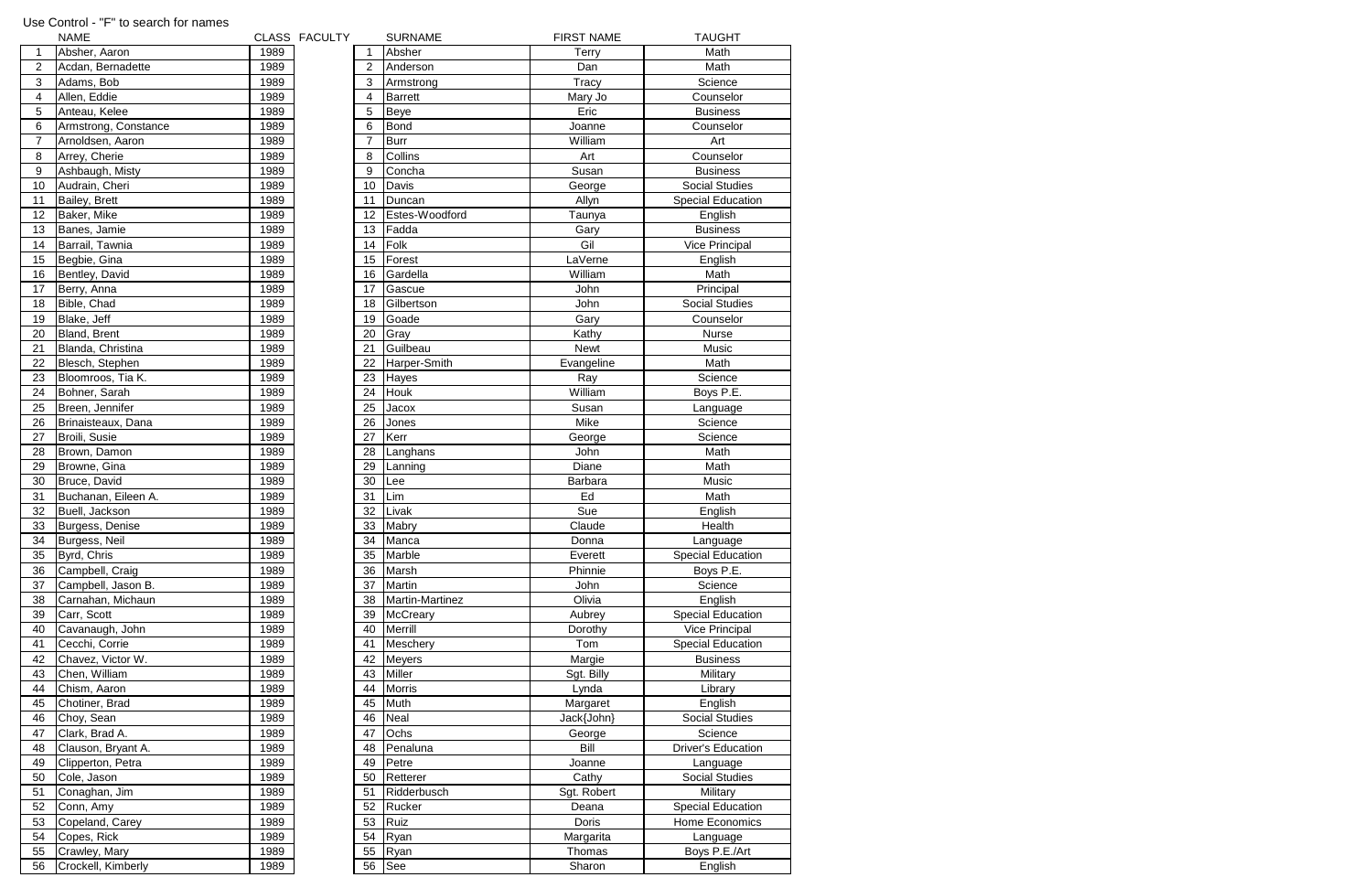| 57 | Crouse, Robbie       | 1989  | 57 | Sera         | <b>Natalie</b> | <b>Special Education</b> |
|----|----------------------|-------|----|--------------|----------------|--------------------------|
| 58 | Cunningham, J.R.     | 1989  | 58 | Slagle       | Mike           | Science                  |
| 59 | Davis, Eric          | 1989  | 59 | Stevenson    | Carol          | Girls P.E.               |
| 60 | Davis, Malena        | 1989  | 60 | Sullivan     | Charlene       | English                  |
| 61 | DeKay, Julia         | 1989  | 61 | Sullivan     | Gary           | <b>Social Studies</b>    |
| 62 | Delange, Leotine     | 1989. | 62 | <b>Tripp</b> | Carol          | English                  |
| 63 | Dezsi, Becky         | 1989  | 63 | Turney       | Stephen        | Counselor                |
| 64 | Dillon, Mike         | 1989  | 64 | Utter        | Ann-Marie      | English                  |
| 65 | Dollens, Blade       | 1989  | 65 | Vasconcelos  | Judy           | English                  |
| 66 | Douglass, Stacey Ann | 1989  | 66 | Weiss        | Karen          | Language                 |
| 67 | Drum, Christine      | 1989  | 67 | Weldon       | Connie         | Home Economics           |
| 68 | Dunlap, Darin        | 1989  | 68 | Wiseman      | Christine      | Language                 |
| 69 | Eanni, Sam           | 1989  | 69 | Woodward     | George         | Math                     |
| 70 | Eberle, Jason        | 1989  | 70 | Worthen      | William        | Science                  |
| 71 | Eck, Alysha          | 1989  | 71 | Wright       | Darrel         | <b>Vice Principal</b>    |
| 72 | Eckman, Claudia      | 1989  | 72 | Wycoff       | Mary           | <b>Social Studies</b>    |
| 73 | Ellwanger, Steve     | 1989  |    | 73 Zucco     | Lewis          | <b>Business</b>          |
|    |                      |       |    |              |                |                          |

| 57  | Crouse, Robbie       | 1989 |
|-----|----------------------|------|
| 58  | Cunningham, J.R.     | 1989 |
| 59  | Davis, Eric          | 1989 |
| 60  | Davis, Malena        | 1989 |
| 61  | DeKay, Julia         | 1989 |
| 62  | Delange, Leotine     | 1989 |
| 63  | Dezsi, Becky         | 1989 |
| 64  | Dillon, Mike         | 1989 |
| 65  | Dollens, Blade       | 1989 |
| 66  | Douglass, Stacey Ann | 1989 |
| 67  | Drum, Christine      | 1989 |
| 68  | Dunlap, Darin        | 1989 |
| 69  | Eanni, Sam           | 1989 |
| 70  | Eberle, Jason        | 1989 |
| 71  | Eck, Alysha          | 1989 |
| 72  | Eckman, Claudia      | 1989 |
| 73  | Ellwanger, Steve     | 1989 |
| 74  | Engel, Anne          | 1989 |
| 75  | Erb, Edward          | 1989 |
| 76  | Espil, Wendi         | 1989 |
| 77  | Evans, Emily         | 1989 |
| 78  | Evaro, Nanette       | 1989 |
| 79  | Evatz, Angela        | 1989 |
| 80  | Farnesi, Darren      | 1989 |
| 81  | Felch, Christine     | 1989 |
| 82  | Fermoile, Mark       | 1989 |
| 83  | Fierce, James        | 1989 |
| 84  | Fletcher, Patrick    | 1989 |
| 85  | Flippo, Kirk         | 1989 |
| 86  | Fockler, Matt        | 1989 |
| 87  | Forcier, Heather D.  | 1989 |
| 88  | Fortmann, Josh       | 1989 |
| 89  | Fox, Jenni           | 1989 |
| 90  | Frank, Nicolas       | 1989 |
| 91  | Friedlander, Jenny   | 1989 |
| 92  | Fune, Shannon        | 1989 |
| 93  | Gainey, David        | 1989 |
| 94  | Gales, Allan         | 1989 |
| 95  | Gary, Nevada         | 1989 |
| 96  | George, Damon        | 1989 |
| 97  | Gill, Dave           | 1989 |
| 98  | Gillin, Kyle         | 1989 |
| 99  | Gillock, Jennifer    | 1989 |
| 100 | Glover, Joel         | 1989 |
| 101 | Goff, Nathan         | 1989 |
| 102 | Gold, Anthony        | 1989 |
| 103 | Gomez, Augustin      | 1989 |
| 104 | Gonzales, Lisa       | 1989 |
| 105 | Gorham, Chris        | 1989 |
| 106 | Greenberg, Jason     | 1989 |
| 107 | Gribben, Allison     | 1989 |
| 108 | Griffin, Suzie       | 1989 |
| 109 | Gutierrez, Maria     | 1989 |
| 110 | Hamel, Dana          | 1989 |
| 111 | Handrich, Denise     | 1989 |
| 112 | Hardy, Cecil         | 1989 |
| 113 | Harmon, Stanley      | 1989 |
| 114 | Harper, Marilyn      | 1989 |
|     |                      |      |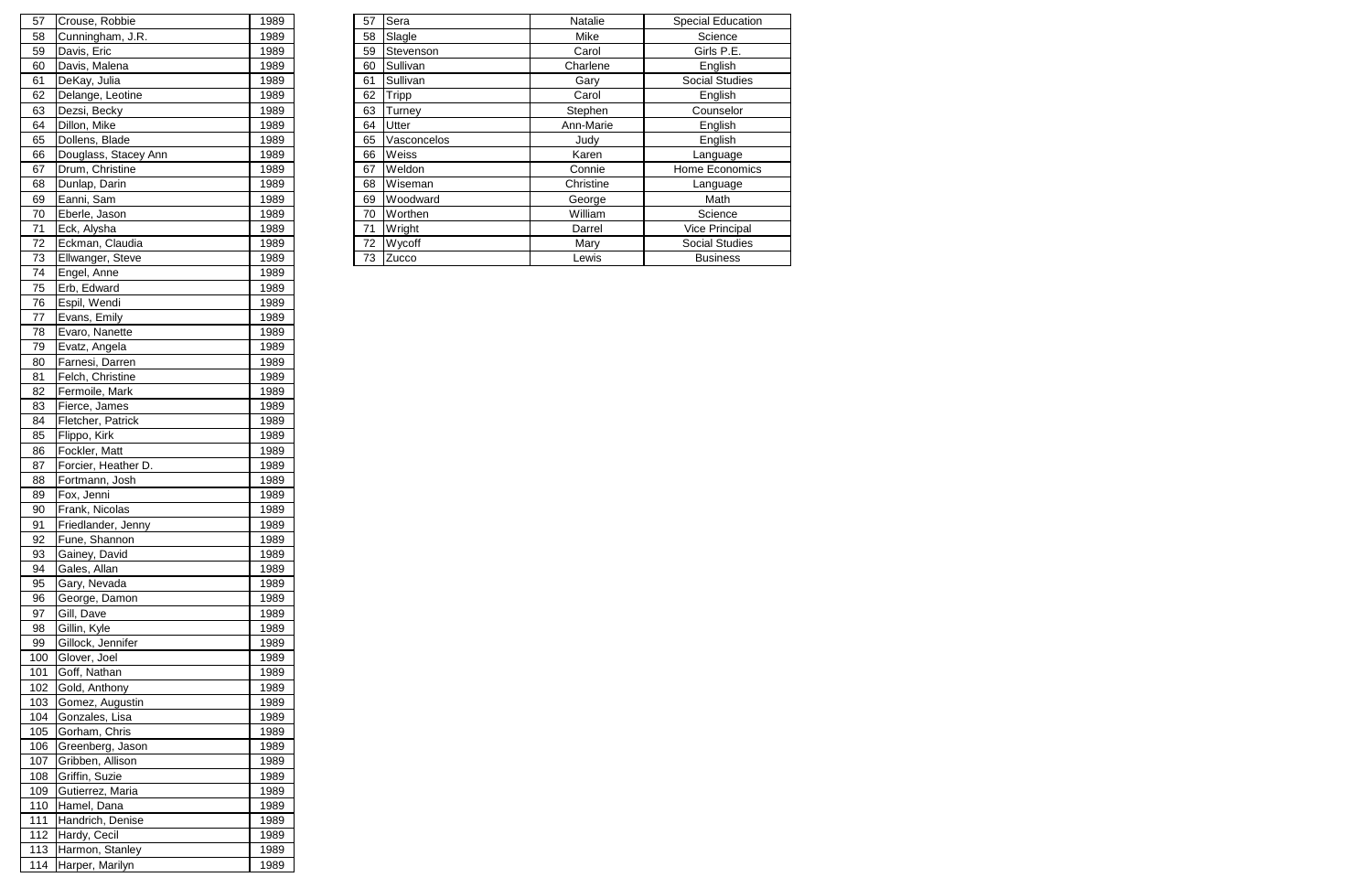| 115 | Hayes, Casey        | 1989 |
|-----|---------------------|------|
| 116 | Heid, Jay Jay       | 1989 |
| 117 | Heinz, Jason        | 1989 |
| 118 | Hemmerling, Stacie  | 1989 |
| 119 | Heward, Brian       | 1989 |
| 120 | Hiltunen, Marjukka  | 1989 |
| 121 | Ho, Celina M.       | 1989 |
| 122 | Hofer, Hermann      | 1989 |
| 123 | Holderness, Rebecca | 1989 |
| 124 | Homann, Bradley     | 1989 |
| 125 | Horton, Lenore      | 1989 |
| 126 | Houston, Kelli      | 1989 |
| 127 | Hudson, Jennifer    | 1989 |
| 128 | Hughes, Allyson     | 1989 |
| 129 | Humes, Pat          | 1989 |
| 130 | Iveson, Josh        | 1989 |
| 131 | Jackson, Shannon    | 1989 |
| 132 | Jaksick, Todd       | 1989 |
| 133 | Johnson, Jeremy     | 1989 |
| 134 |                     | 1989 |
|     | Jones, Cory         |      |
| 135 | Juillerat, Nicole   | 1989 |
| 136 | Julin, Peter        | 1989 |
| 137 | Karrasch, Jennifer  | 1989 |
| 138 | Kelley, William L.  | 1989 |
| 139 | Keshmiri, Jamy      | 1989 |
| 140 | Khochayan, Erika    | 1989 |
| 141 | Kiley, Megan        | 1989 |
| 142 | Kilpatrick, Tyrone  | 1989 |
| 143 | Kimmel, Mike        | 1989 |
| 144 | Kindred, Karen      | 1989 |
| 145 | King, Lorrie        | 1989 |
| 146 | Kirby, Stephen      | 1989 |
| 147 | Kirk, Lance         | 1989 |
| 148 | Kottinger, Susan    | 1989 |
| 149 | Krall, Chris        | 1989 |
| 150 | Kuhn, Michael       | 1989 |
| 151 | Lammers, Chad       | 1989 |
| 152 | Landeck, Zach       | 1989 |
| 153 | Lane, Andy          | 1989 |
| 154 | Lee, Scott          | 1989 |
| 155 | Leonasio, Tanya     | 1989 |
| 156 | Leron, Ruth         | 1989 |
| 157 | Levy, Jennifer      | 1989 |
| 158 | Licko, Nancy        | 1989 |
| 159 | Livingston, Matt    | 1989 |
| 160 | Lockard, Tony       | 1989 |
| 161 | Long, Chris         | 1989 |
| 162 | Loose, Jason        | 1989 |
| 163 | Lujan, Valerie      | 1989 |
| 164 | Luttges, Jason      | 1989 |
| 165 | Lydon, Vicki        | 1989 |
| 166 | Madariaga, Lawrence | 1989 |
| 167 | Madole, Craig       | 1989 |
| 168 | Maldonado, Julio C. | 1989 |
| 169 | Maniscalco, John    | 1989 |
| 170 | Mann, Traci         | 1989 |
| 171 | Manske, Gretchen    | 1989 |
| 172 | Mansor, Zak         | 1989 |
|     |                     |      |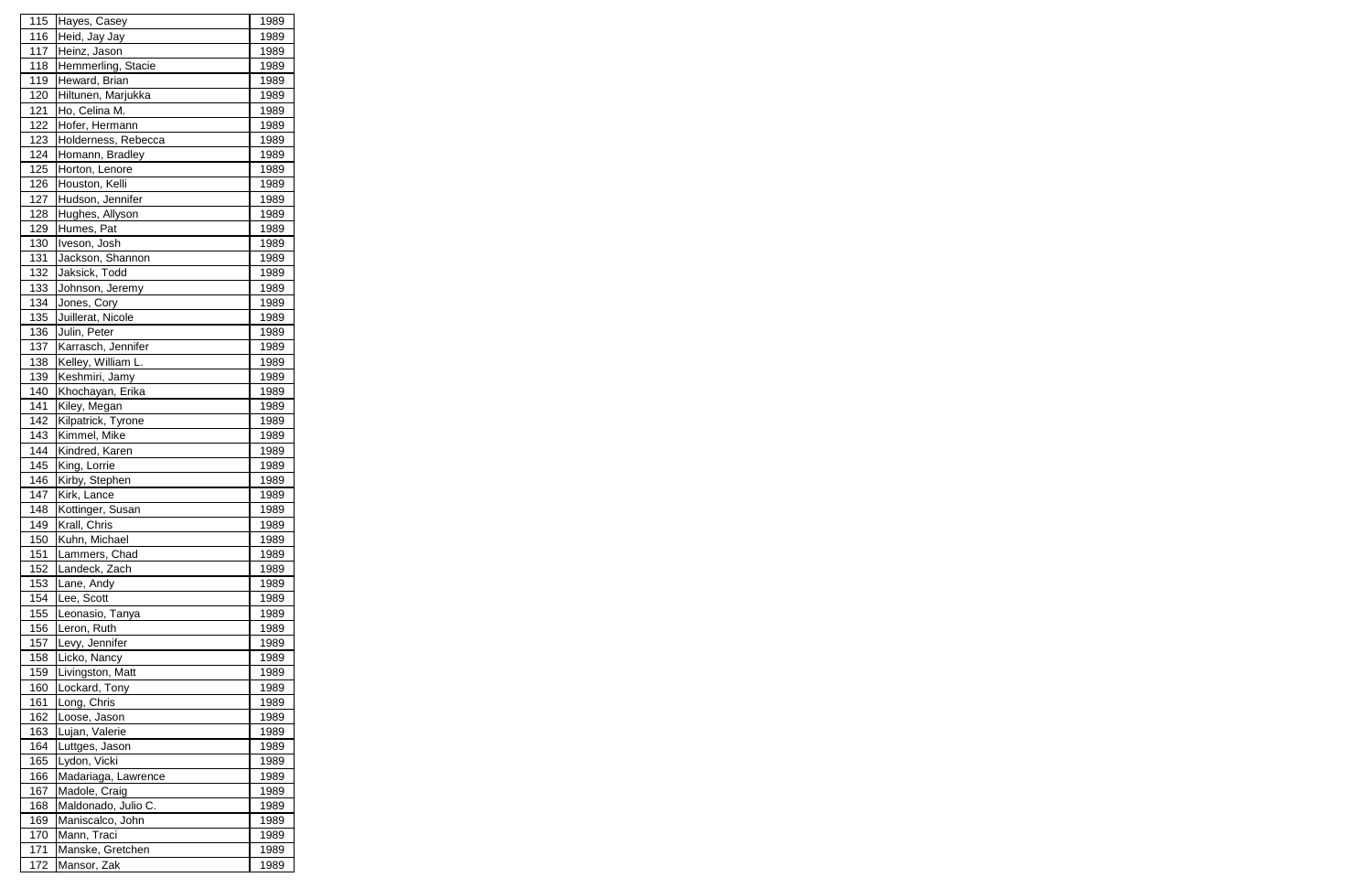| 173<br>174 |                                     |              |
|------------|-------------------------------------|--------------|
|            | Markley, Christine                  | 1989         |
|            | Marsh, Christy                      | 1989         |
| 175        | Mashhour, Steve                     | 1989         |
| 176        | Mateossian, Michelle                | 1989         |
| 177        | Mattoon, Aimee                      | 1989         |
| 178        | McClelland, Erin                    | 1989         |
| 179        | McClure, Billie Jo                  | 1989         |
| 180        | McCottes, Victor                    | 1989         |
| 181        | McDermott, Patrick M.               | 1989         |
| 182        | McGlasson, Jeana                    | 1989         |
| 183        | McGlasson, Kathryn                  | 1989         |
| 184        | McKenzie, Todd                      | 1989         |
| 185        | McKnight, Stacey                    | 1989         |
| 186        | McMillen, Maria                     | 1989         |
| 187        | Meeuwig, Matt                       | 1989         |
| 188        | Mencone, Michelle                   | 1989         |
| 189        | Mensching, Greg                     | 1989         |
| 190        | Metrick, Sean C.                    | 1989         |
| 191        | Micone, Michelle M.                 | 1989         |
| 192        | Miles, Wendi Rae                    | 1989         |
| 193        | Miller, Randy                       | 1989         |
| 194        | Mingo, Andy                         | 1989         |
| 195        | Mixon, Cullen                       | 1989         |
| 196        | Moffit, Char                        | 1989         |
| 197        | Moore, Cory                         | 1989         |
| 198        | Morrison, Jill                      | 1989         |
| 199        | Muff, Michelle                      | 1989         |
| 200        | Murphy, Jason                       | 1989         |
| 201        | Murphy, Noel                        | 1989         |
| 202        | Murphy, Patrick                     | 1989         |
| 203        | Navarro, Paloma                     | 1989         |
| 204        | Neff, Nick                          | 1989         |
| 205        | Neiss, Laura                        | 1989         |
| <b>206</b> | Nelson, Velvet                      |              |
|            |                                     |              |
|            |                                     | <u>1989</u>  |
| 207        | Nelson-Kortland, Jon                | 1989         |
| 208        | Newberry, Kevin                     | 1989         |
| 209        | Newlin, Lance                       | 1989         |
| 210        | Newmark, Jason                      | 1989         |
| 211        | Nichols, Ryan                       | 1989         |
| 212        | Nickerson, Brent                    | 1989         |
| 213        | Nilsson, Hakan                      | 1989         |
| 214        | Novacek, Mark<br>Olofson, Denise    | 1989         |
| 215        | Olson, Christie                     | 1989         |
| 216        |                                     | 1989         |
| 217        | Olson, Kristina                     | 1989         |
| 218        | Oram, Mindi                         | 1989         |
| 219        | Ortiz, Evangelina                   | 1989         |
| 220        | Parkyn, Greg                        | 1989         |
| 221        | Patel, Dharmesh                     | 1989         |
| 222        | Patton, Jena                        | 1989         |
| 223        | Peek, Hannah                        | 1989         |
| 224        | Penn, Donje                         | 1989         |
| 225        | Peraza, Mariene                     | 1989         |
| 226        | Peterson, Chris                     | 1989         |
| 227        | Peterson, Dana                      | 1989         |
| 228<br>229 | Petty, Christine<br>Phillips, Kelli | 1989<br>1989 |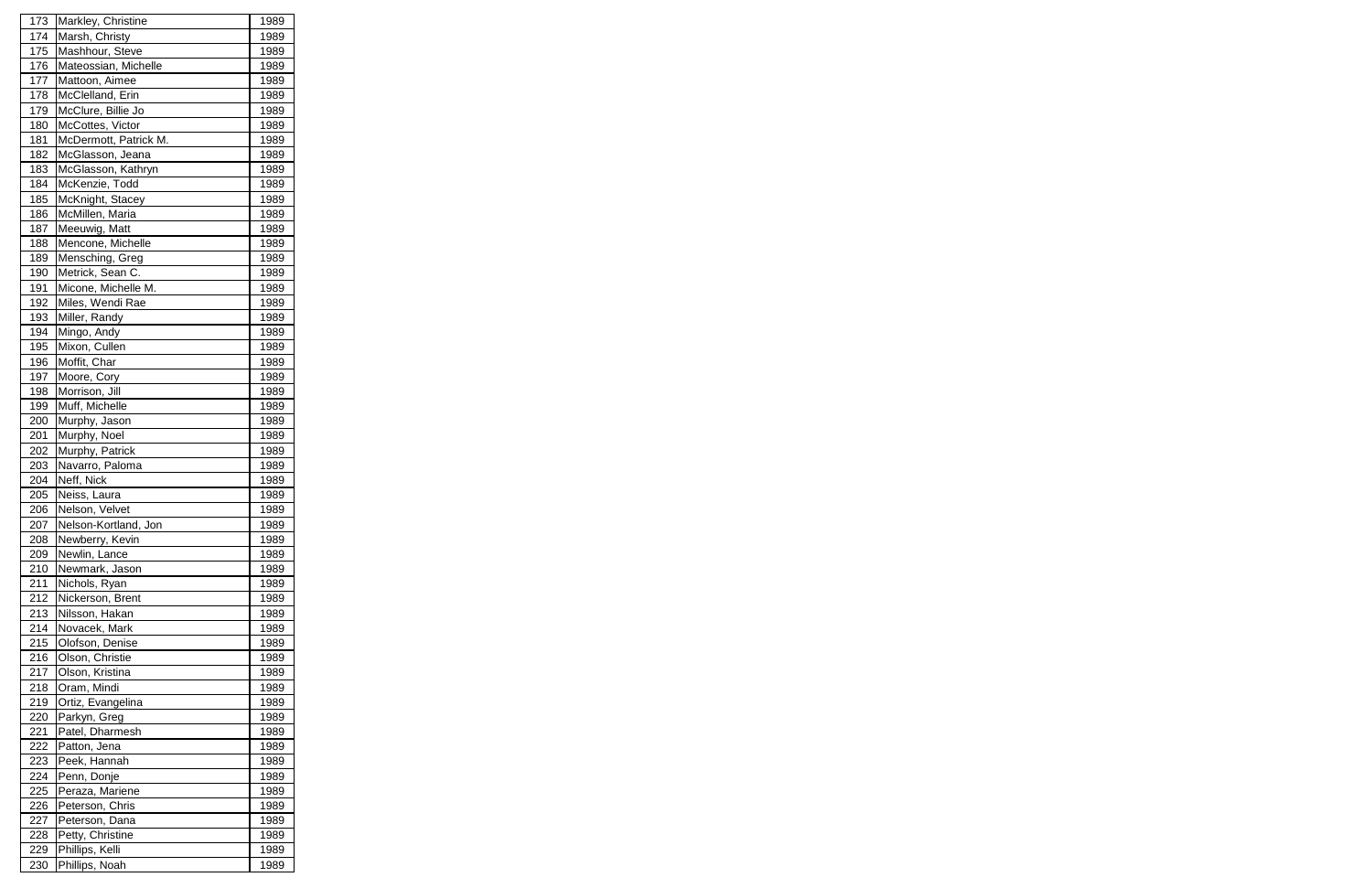| 231        | Pierce, Jennifer                | 1989         |
|------------|---------------------------------|--------------|
| 232        | Pine, Elaine                    | 1989         |
| 233        | Pokroy, Evan                    | 1989         |
| 234        | Polaha, Mike                    | 1989         |
| 235        | Potts, Greg                     | 1989         |
| 236        | Powell, Rob D.                  | 1989         |
| 237        | Raferty, David                  | 1989         |
| 238        | Rapuano, Danielle               | 1989         |
| 239        | Ratzlaff, Martie                | 1989         |
| 240        | Reddy, Meera                    | 1989         |
| 241        | Reed, Patricia                  | 1989         |
| 242        | Reyes, Felix                    | 1989         |
| 243        | Rice, Jody                      | 1989         |
| 244        | Rikard, Michelle                | 1989         |
| 245        | Rivas, Anthony                  | 1989         |
| 246        | Robb, Jonna                     | 1989         |
| 247        | Roberts, Hugh                   | 1989         |
| 248        | Rodgers, Kris                   | 1989         |
| 249        | Ruff, Michelle                  | 1989         |
| 250        | Saldana, Maria                  | 1989         |
| 251        | Saltern, Shari                  | 1989         |
| 252        | Salvini, Eugene "Flip"          | 1989         |
| 253        | Saulnier, Dan                   | 1989         |
| 254        | Sawtell, Jeff                   | 1989         |
| 255        | Scammon, Mike                   | 1989         |
| 256        | Schebetta, Dina                 | 1989         |
| 257        | Schmith, Becky                  | 1989         |
| 258        | Schumacher, Kim                 | 1989         |
| 259        | Scolari, Dawnette               | 1989         |
|            |                                 |              |
|            |                                 |              |
| 260<br>261 | Seelbach, Eric                  | 1989<br>1989 |
| 262        | Shea, Christopher               | 1989         |
| 263        | Shumsky, Greg<br>Siewert, Julie | 1989         |
| 264        |                                 |              |
|            | Sims, Shannon                   | 1989<br>1989 |
| 265<br>266 | Sloane, Todd<br>Smith, Jennifer | 1989         |
| 267        | Smith, John                     | 1989         |
| 268        | Sohn, Kristin                   | 1989         |
| 269        |                                 | 1989         |
| 270        | Southworth, Dennis              | 1989         |
| 271        | Spano, Ryan<br>Squires, David   | 1989         |
| 272        | St. Jeor, Suzette               | 1989         |
| 273        | Stamey, Greg                    | 1989         |
| 274        | Stark, Larry                    | 1989         |
| 275        | Stevens, Kristy                 | 1989         |
| 276        | Stout, Lori                     | 1989         |
| 277        | Strand, Kristine                | 1989         |
| 278        | Swall, Suzanne                  | 1989         |
| 279        | Talsma, Kristen                 | 1989         |
| 280        | Tang, Helen                     | 1989         |
| 281        | Taylor, Vance                   | 1989         |
| 282        | Thoeni, Nancy                   | 1989         |
| 283        | Thomas, Jennifer                | 1989         |
| 284        | Thorton, Brandon                | 1989         |
| 285        | Tiaoqui, Anna                   | 1989         |
| 286        | Tiller, Chris                   | 1989         |
| 287        | Trabert, Lora L.                | 1989         |